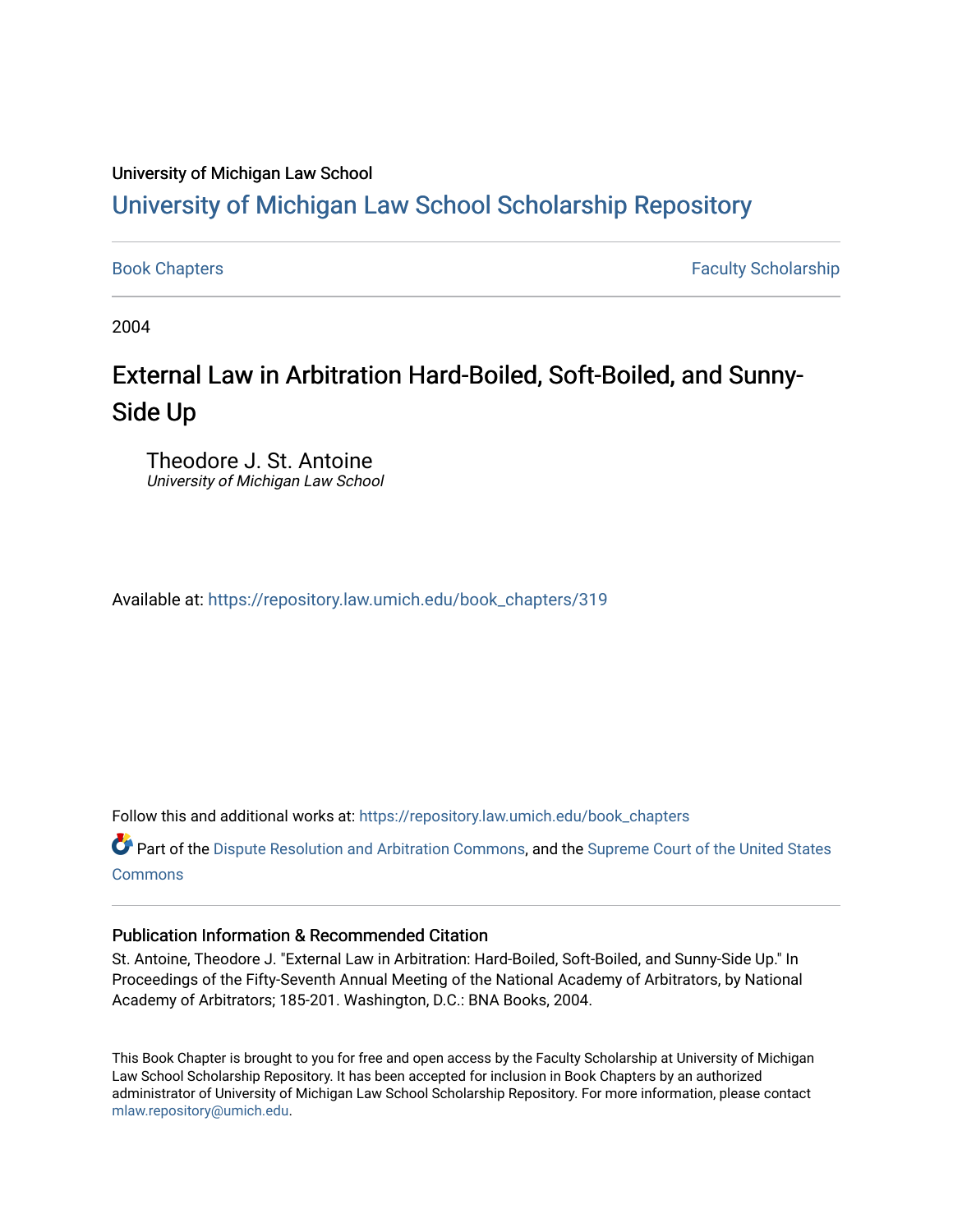# **ARBITRATION 2004 NEW ISSUES AND INNOVATIONS IN WORKPLACE DISPUTE RESOLUTION**

## **PROCEEDINGS OF THE FIFTY-SEVENTH ANNUAL MEETING NATIONAL ACADEMY OF ARBITRATORS**

Las Vegas, Nevada

May 25 - 27, 2004

*Edited by* 

*CharlesJ. Coleman* 

The Bureau of National Affairs, Inc.

Washington, D.C.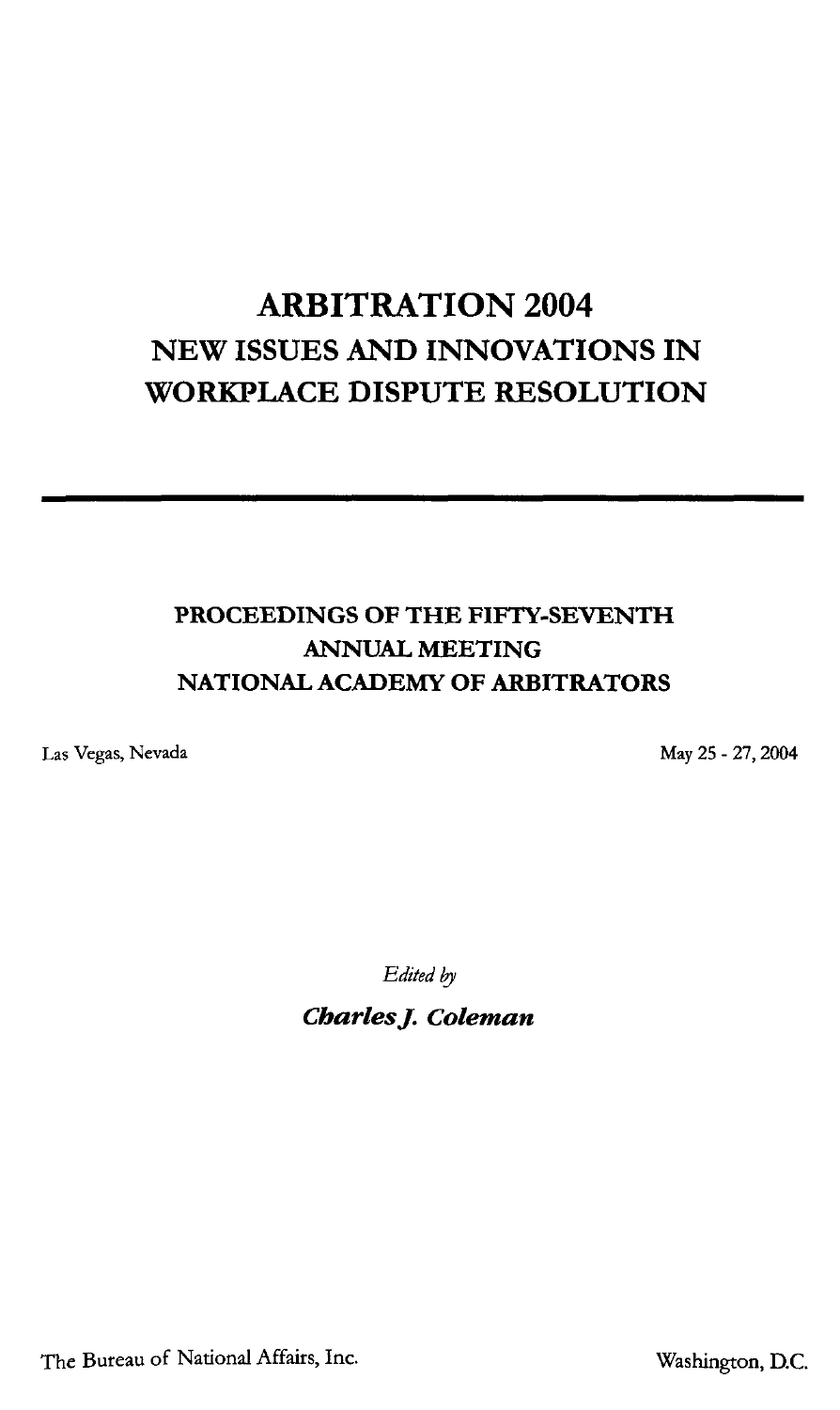Copyright© 2005 The Bureau of National Affairs, Inc. All Rights Reserved

Photocopying any portion of this publication is strictly prohibited unless express written authorization is first obtained from BNA Books, 1231 25th St., **N.W.,** Washington, D.C. 20037,www.bnabooks.com. Authorization to photocopy items for internal or personal use, or the internal or personal use of specific clients, is granted by BNA Books for libraries and other users registered with the Copyright Clearance Center (CCC) Transactional Reporting Service, provided that \$1.00 per page is paid directly to CCC, 222 Rosewood Dr., Danvers, MA 01923, www.copyright.com, Telephone: 978-750-8400, Fax: 978-646-8600.

> Published by BNA Books 1231 25th St., NW, Washington, DC 20037 *http:/ /www.bnabooks.com*  Printed in Canada

International Standard Book Numbers: 978-1-57018-470-3, 1-57018-470-4 International Serial Number: 0148-4176

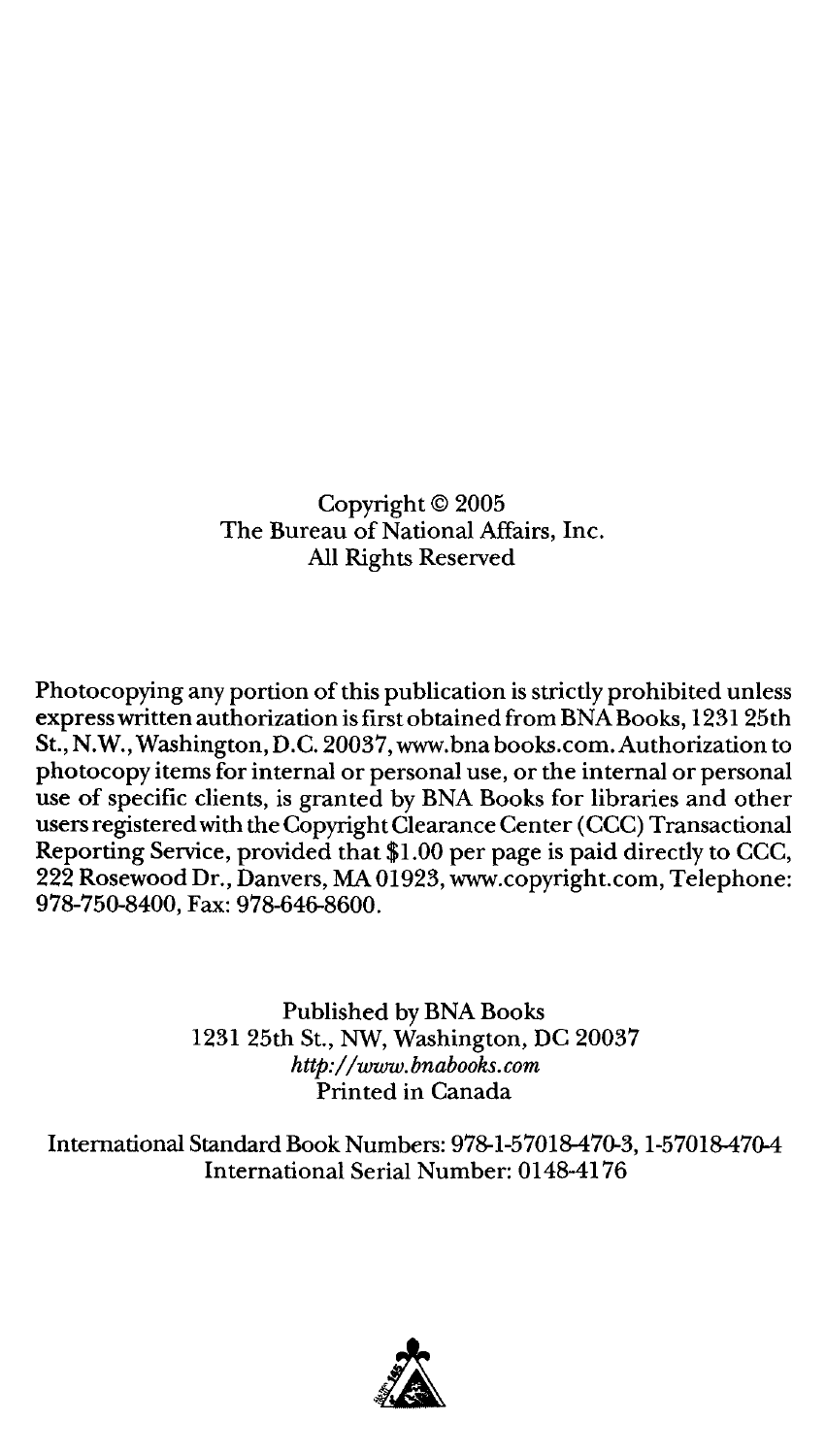#### CHAPTER 9

### THE STATE OF EXTERNAL LAW'S EFFECT ON THE ARBITRATION PROCESS

**Editor's Note:** Ted St. Antoine, and Bob Vercruysse and his colleague, Gary Fealk, supplied two formal papers that lead off this chapter in the Proceedings. Their papers are followed by Marilyn Teitelbaum's presentation made at the meeting. The Academy acknowledges a special debt to Ms. Teitelbaum because she served as a last-minute replacement, after the original panelist had to cancel because of illness.

# I. EXTERNAL LAW IN ARBITRATION: HARD-BOILED, SOFT-BOILED, AND SUNNY-SIDE UP

THEODORE]. ST. ANTOINE\*

Thirty-seven years ago Bernie Meltzer and the late Bob Howlett squared off at our annual meeting in a classic confrontation on an issue that refuses to die. What should an arbitrator do when there is a seemingly irreconcilable conflict between a provision of a collective bargaining agreement and the dictates of external law? Professor Meltzer was the hard-boiled logician. Arbitrators' proper domain is the parties' contract, said he, and we "should respect the agreement and ignore the law" when the two diverge.<sup>1</sup> Howlett took the softer, more accommodating approach. He reasoned that "every agreement incorporates all applicable law" and so arbitrators "should render decisions ... based on both contract language and law."<sup>2</sup> A year later Dick Mittenthal joined the fray, along with this interloper. Dick preferred to look on the bright, practical side

<sup>\*</sup>President, 1999–2000, National Academy of Arbitrators; James E. & Sarah A. Degan<br>Professor of Law Emeritus, University of Michigan Law School, Ann Arbor, Michigan.<br><sup>1</sup>Meltzer, *Ruminations about Ideology, Law, and Labor A* 

NLRB, and the Courts, Proceedings of the 20th Annual Meeting, National Academy of Arbitrators, ed.Jones (BNABooks 1967), 1, 19. 'Howlett, *The Arbitrator, the NLRB, and the Courts,* in The Arbitrator, the **NLRB,** and the

Courts, Proceedings of the 20th Annual Meeting, National Academy of Arbitrators, ed. Jones (BNA Books 1967), 67, 83, 85.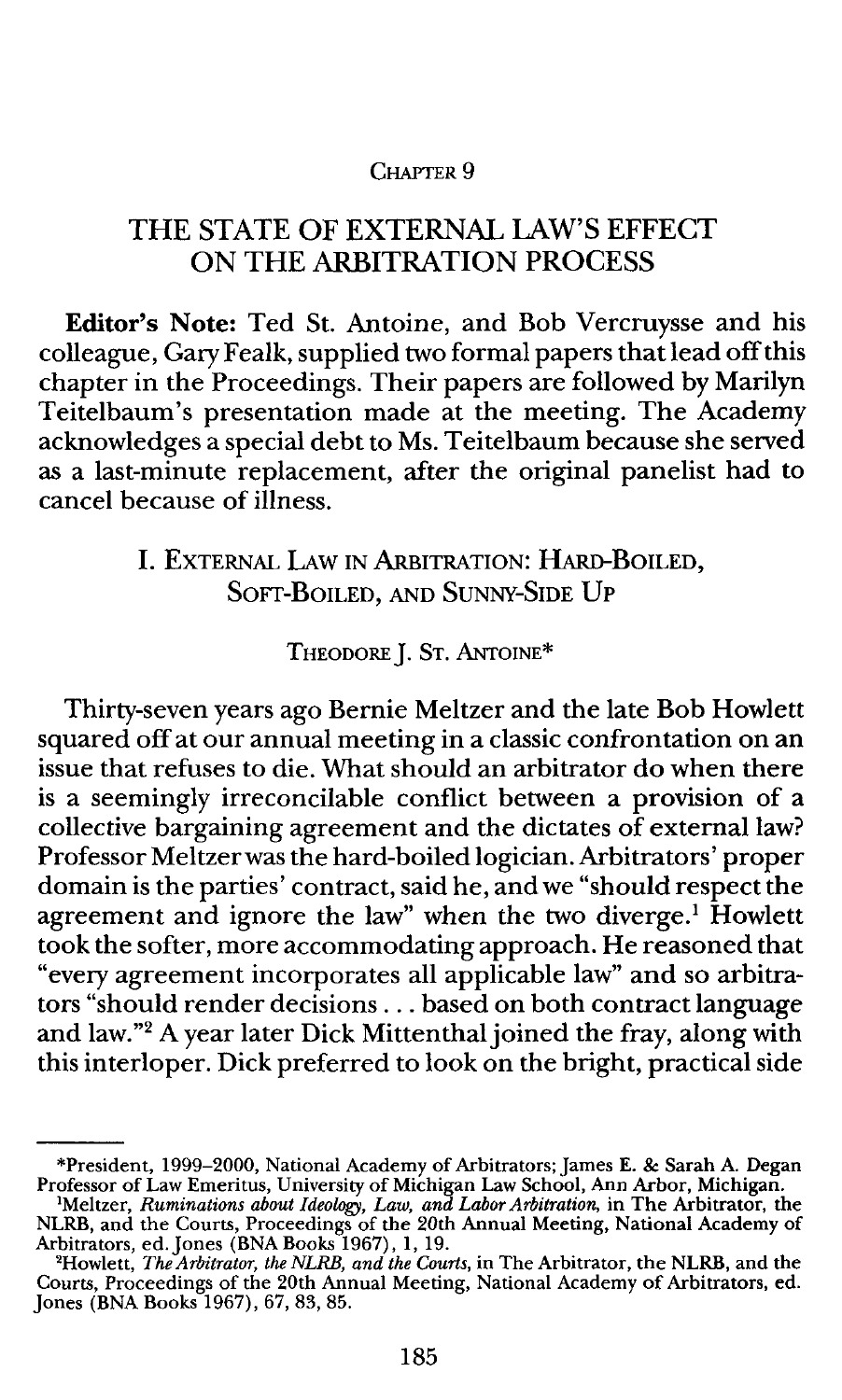and not follow either Meltzer or Howlett to their rigidly logical conclusions. Staking out a "middle ground," he would allow an arbitral award to *"permit* conduct forbidden by law but ... not *require*  conduct forbidden by law."3 After paying all due respect to Mittenthal's thoughtful analysis, neither Meltzer nor Howlett budged an inch from his original position.<sup>4</sup> My contribution as discussant was to side with Meltzer' shard-boiled stance, and to give priority to the contract rather than to the law.<sup>5</sup>

This paper is going to discuss what a cross-section of today's Academy members think about this persisting problem. As we shall see, they tend to accept the Meltzer/St. Antoine thesis in theorybut when the going gets tough, most of them move over into Dick Mittenthal's corner, if not Bob Howlett's. If I must declare a winner in this 40-year marathon, I believe it is Dick who gets the palm for the most widely accepted compromise solution. Before setting forth the results of my little survey, however, I shall briefly set forth my reasons for supporting the hard-line Meltzer position.

I start with two basic premises. First, most labor arbitrators in this country are not public tribunals. They are private individuals jointly selected by a union and an employer to tell those parties what their collective bargaining agreement means. Their authority comes entirely from the parties' commission and they have no power beyond that. Second, labor arbitrators do not, in a technical sense, enforce contracts; courts enforce contracts. The arbitrator's role is to provide a definitive interpretation or reading of the contract, which a court is obligated to accept absent arbitrator fraud, an exceeding of authority, or a denial of due process in the arbitration. It is often overlooked that in the leading case of *Enterprise Wheel*,<sup>6</sup> the U.S. Supreme Court seems to have accepted this approach. The Court stated flatly that an arbitral award is legitimate only if it "draws its essence" from the labor agreement, and arbitrators exceed the scope of the submission if they base

<sup>&</sup>lt;sup>3</sup>Mittenthal, *The Role of Law in Arbitration*, in Developments in American and Foreign Arbitration, Proceedings of the 21st Annual Meeting, National Academy of Arbitrators, ed.

Rehmus (BNA Books 1968), 42, 50 (emphasis in the original).<br>
"Meltzer and Howlett, *Rejoinders* (two separate papers), in Developments in American<br>
and Foreign Arbitration, Proceedings of the 21st Annual Meeting, National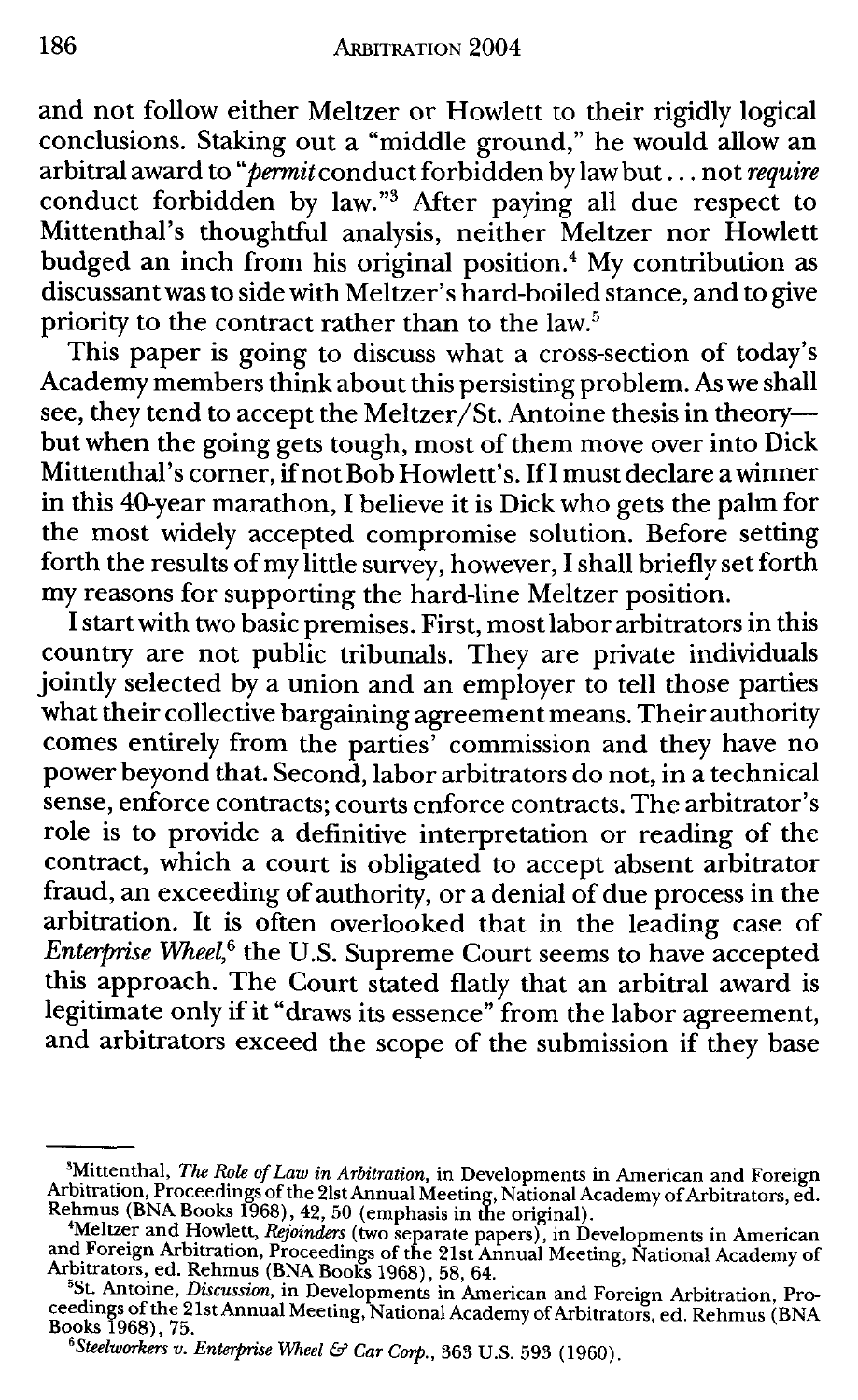their decision on their view of the "requirements of enacted legislation. "<sup>7</sup>

I agree with Dick Mittenthal that "[a]rbitrators derive their powers from the contract, not from the [National Labor Relations] Board and not from federal law. "8 I further agree with **Dick,** for this and other reasons, that Bob Howlett was wrong in thinking that all contracts incorporate all law and thus entitle arbitrators to choose the law over the contract when the two conflict.<sup>9</sup> But I disagree with Dick's qualification that arbitrators should not *require* conduct they deem contrary to law. Here I believe Meltzer had the better of the argument in saying there is no logical basis for Dick's distinction. <sup>10</sup> The parties have granted the arbitrator the authority to apply external law or they haven't. If they haven't, it makes no sense to say an arbitrator may *permit* conduct contrary to law but not *require*  it. Meltzer also observes that in criticizing Bob Howlett's position, **Dick** cites the *Enterprise Wheel* statement I have quoted above, but "fails to explain why his formula does not run afoul of the Justice's unqualified limitation on arbitral authority."<sup>11</sup>

There is a highly practical reason that, in the event of an irreconcilable conflict between the contract and the law, I believe an arbitrator should follow the contract and not the law. In many instances the law is simply not that clear or settled. For me the classic example is *Teamsters v. United States [T.I.M.E.-D.C.]*.<sup>12</sup> The U.S. Supreme Court held that Title VII of the 1964 Civil Rights Act was not retroactive and did not affect established seniority rights, and thus the perpetuation of seniority credits acquired under pre-Act discriminatory conditions did not constitute a present violation of the statute. In so ruling, the Court overturned an unbroken string of contrary holdings by six courts of appeals in over 30 cases and the dicta of two other courts of appeals.<sup>13</sup> Arbitrators who had refused before the *Teamsters* decision to require compliance with clear seniority provisions on the grounds they violated Title VII would have been wrong not only under the contract but also under the law.

*<sup>&</sup>lt;sup>7</sup>Id.* at 597.<br><sup>8</sup>Mittenthol

<sup>&</sup>lt;sup>8</sup>Mittenthal, *supra* note 3, at 53.<br><sup>9</sup>Id. at 52.

<sup>&</sup>lt;sup>10</sup>Meltzer, *supra* note 4, at 60.<br><sup>11</sup>*Id.* at 60 n.5.

<sup>&</sup>lt;sup>12</sup>431 U.S. 324 (1977).<br><sup>13</sup>*Id.* at 378–79 (Marshall, J., dissenting, joined by Brennan, J.).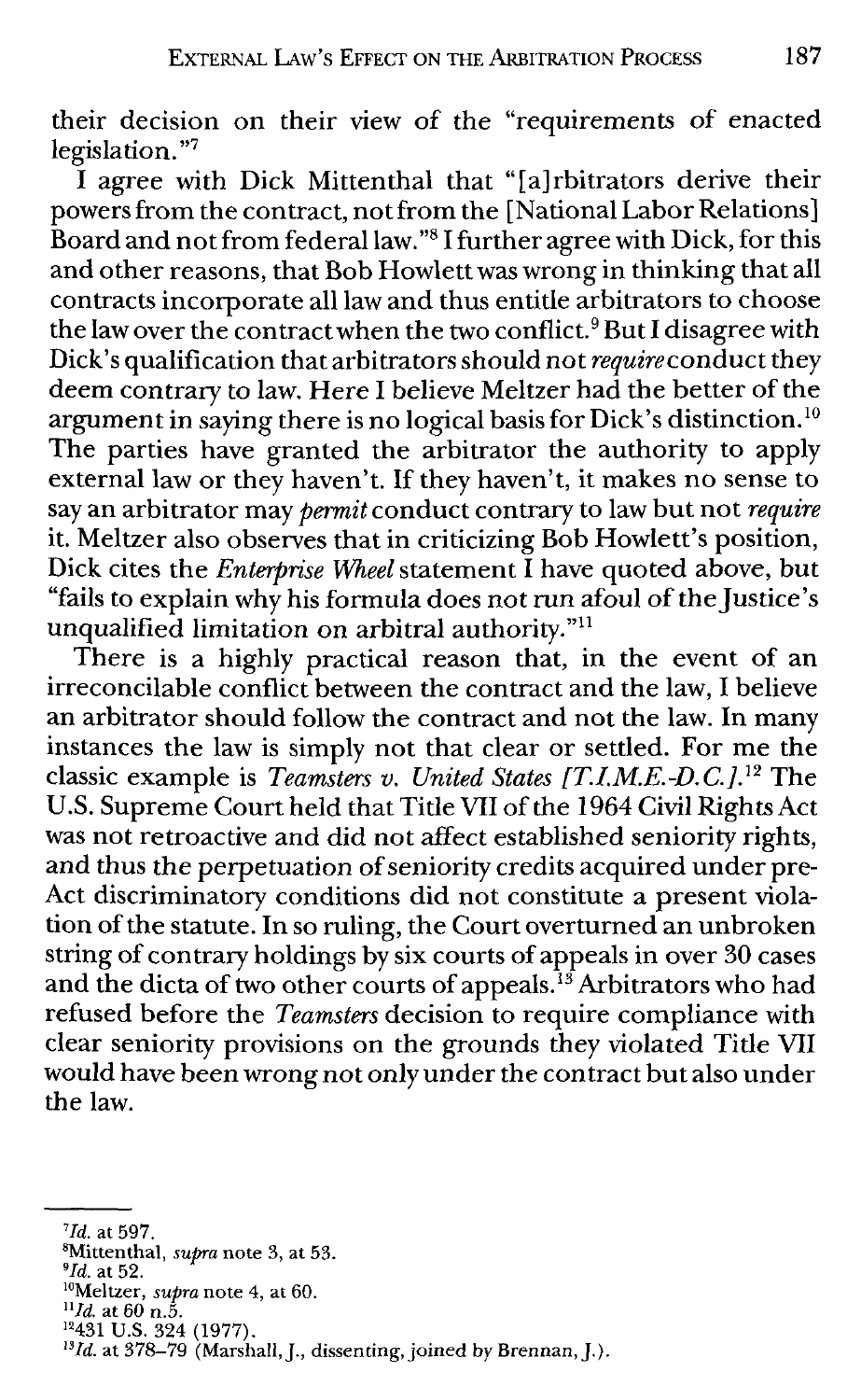Now I must play something of a spoilsport. Despite all the fun this issue of external law has provided Academy members and guests over the years, it may all boil down to a tempest in a teapot. Everyone seems to agree, including the Supreme  $\mathrm{Count,^{14}}$  that an arbitrator may look to the law for guidance in interpreting a contractual provision. That of course is especially true if the language of the agreement closely tracks statutory phraseology, thus deliberately inviting resort to judicial or agency rulings as an aid to contract interpretation. Furthermore, if there are ambiguities in a contract, one possible interpretation most likely being lawful and another most likely not, an arbitrator can certainly indulge in the presumption that the parties intended their agreement to be construed consistent with the law so as to preserve its validity. Finally, the union and the employer may agree, either in the contract itself or in the submission agreement, that the arbitrator is to rule on statutory as well as contractual issues, or is to interpret the contract in the light of the relevant statutes as construed by the courts or administrative agencies. When all the situations are identified in which arbitrators may, *consistentwith* the contract, comply with the dictates of statutes or other legal authorities, we have probably accounted for the overwhelming majority of arbitrations involving external law. Truly *irreconcilabk* conflicts between contract and law must be relatively rare.

Let me add a couple of practical suggestions for both party representatives and arbitrators. By now the potential for clashes between contractual and legal requirements should be well known, alongwith the differing arbitrator reactions to them. Why shouldn't the parties spell out, either in the contracts themselves or at least in their submission agreements, how they wish the arbitrator to handle such conflicts? In the absence of such guidance, an arbitrator confronted with what may be a direct conflict between law and contract might ask the party representatives directly how they wish him or her to respond. I have felt I should ask on a few occasions, and the answers and reasons have varied widely. Examples follow:

• Mr. Arbitrator, we know there is a possible conflict, and we disagree with each other about both the contract and the law. All we want from you is a final and binding interpretation of the contract. If that still leaves us at odds, we'll go to court for a final resolution of the legal question.

<sup>&</sup>lt;sup>14</sup>Steelworkers v. Enterprise Wheel & Car Corp., 363 U.S. 593, 597-98 (1960).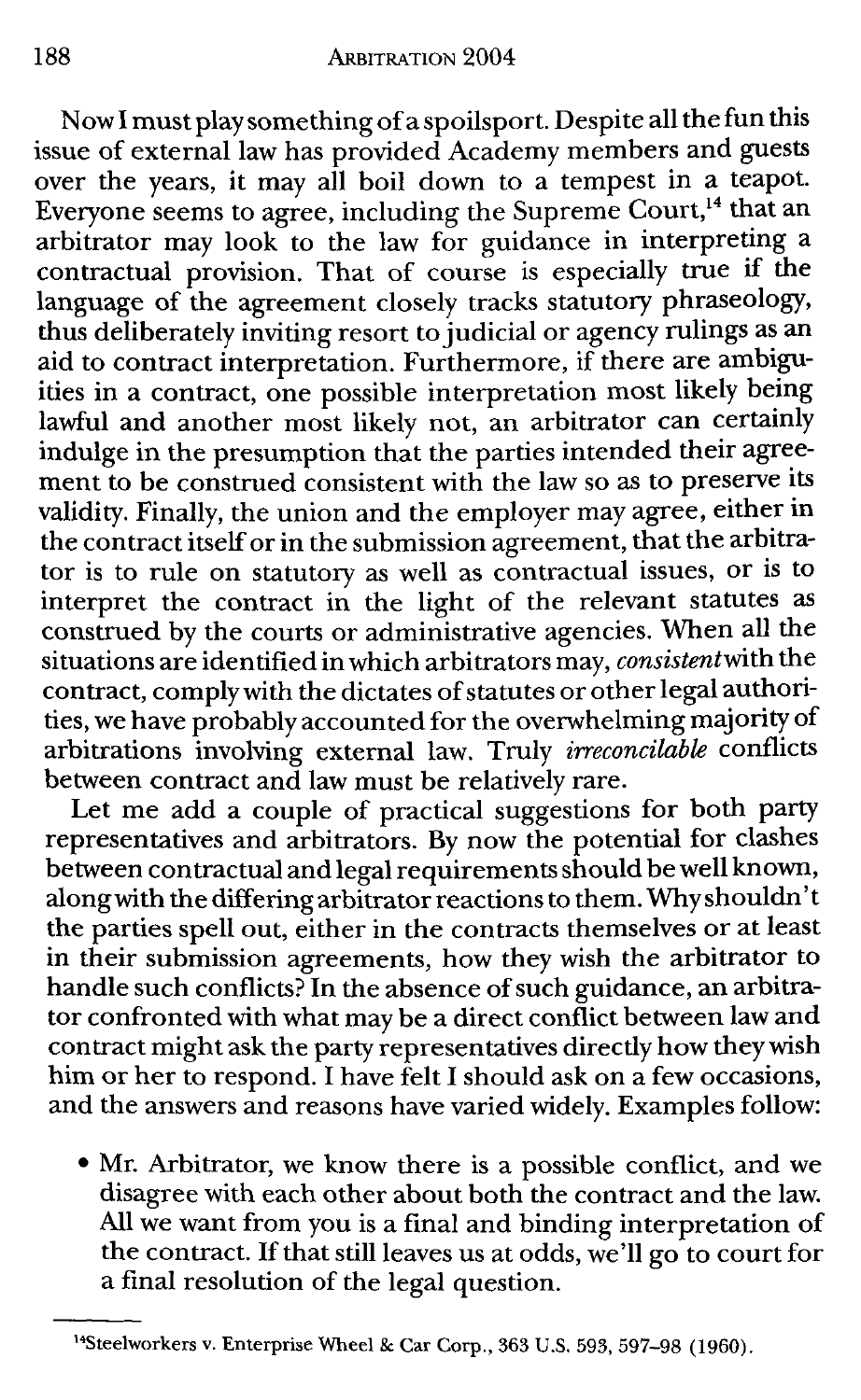• Mr. Arbitrator, the last thing we want is to prolong this dispute, or to have you issue an unenforceable award. If you need to take the law into account to decide this matter finally, by all means do so. Otherwise, we know an award contrary to law will be no more enforceable than a contract contrary to law.

Fortunately for me, both parties have always agreed on either my considering the law or my ignoring it. If they had disagreed, I would not have felt authorized to consider it.

To determine how today's Academy members would deal with these questions, I conducted a survey in early 2004. I asked the approximately 240 members who are on our unofficial e-mail list to complete the questionnaire that is attached as Appendix A to this paper. A total of 52 members responded and I am deeply appreciative of their cooperation. The full results are tabulated in the Appendix. I cautioned respondents to assume the questions related to arbitrations only in private sector employment, to avoid any special problems related to arbitration in the public sector. A Canadian arbitrator also noted that the Supreme Court of Canada requires arbitrators to apply and enforce all relevant statutory law.

A majority of the responding arbitrators are prepared to cite external law in their decisions, at least under certain conditions. About half will do so only if the parties themselves have interjected legal authorities into the dispute through briefs or argument. Around 30 percent will invoke external law "when it seems especially pertinent" even if the parties haven't cited legal authorities. Reliance on external law seemed most appropriate for some arbitrators when the issue was "discrimination" or of course when the contract plainly incorporated the law. Arbitrators opposed to citing external law declared that labor arbitration "is the creation of the parties" and their intent should prevail. Those relying on external law believed that the parties want "finality, consistency, and legal enforceability."

A solid majority of the respondents-almost 60 percent-took much of the steam out of this great debate by saying they "seldom feel required to deal with the issue of contract versus law because I believe the vast majority of contracts should and can be interpreted as consistent with the law." That reflects a sentiment I have long held. But there surely are cases where a conflict cannot be avoided and this is where I found our members' alignments with the Meltzer, Howlett, or Mittenthal positions, almost 40 years after their initial enunciation, most revealing and to my mind somewhat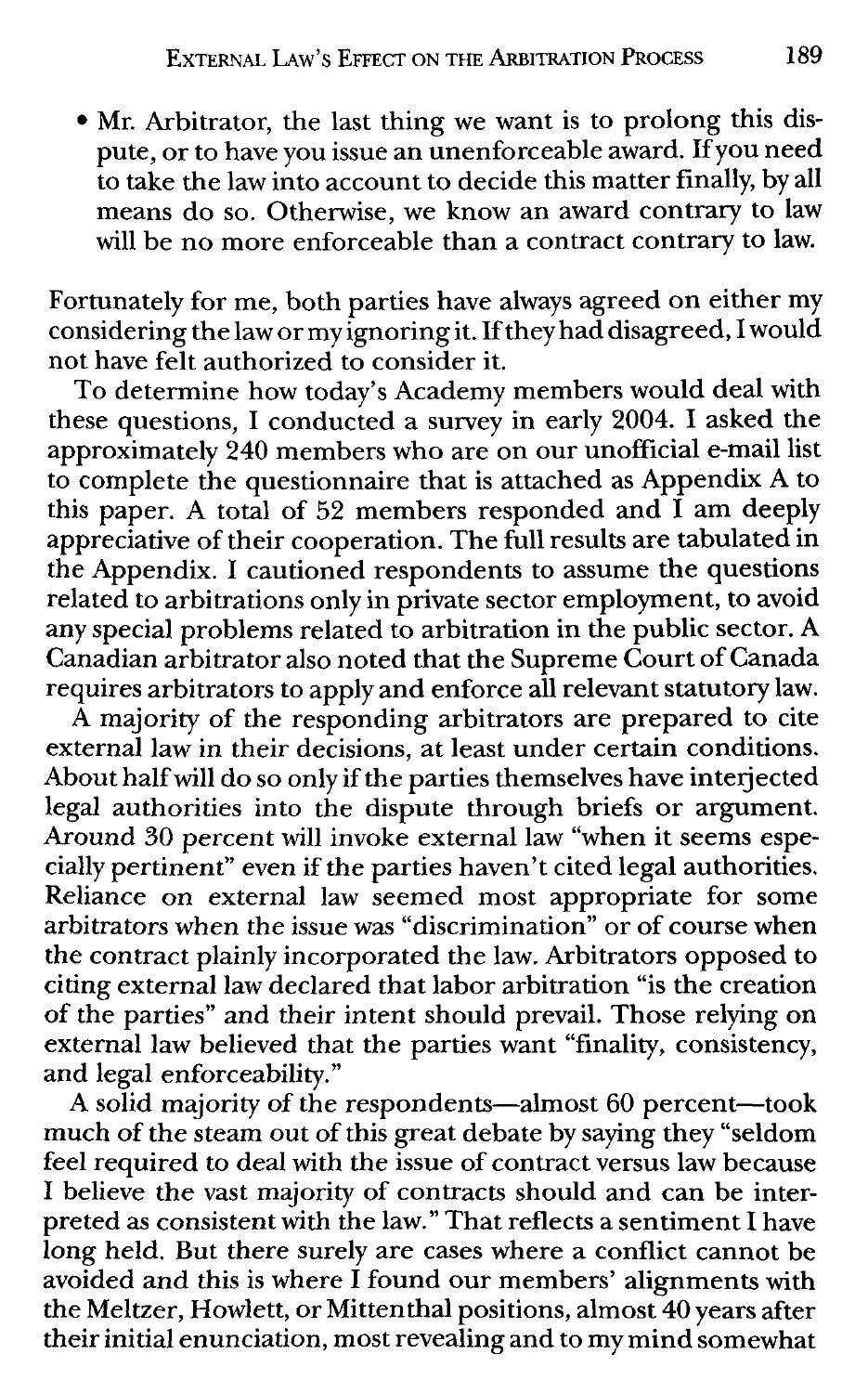paradoxical. In the event of an irreconcilable conflict, almost twice as many arbitrators said they would follow the contract, unless the parties instructed them otherwise, as said they would follow the law. That would be in accord with the Meltzer rather than the Howlett approach. Despite the vote generally favoring the contract over the law, however, another clear majority-again almost 60 percentstated they would *not* order a party to violate external law as part of their award. While Meltzer and I might rail that this was illogical, the result plainly amounts to a triumph of what I call Dick Mittenthal's sunny-side-up view: The contract, and logic, prevailuntil it really hurts!

There was considerable divergence of opinion about whether arbitrators would ask the parties for their positions on the use of external law when there appears to be a conflict between law and contract. The largest single group, but well short of a majority, would not specifically ask but would decide for themselves, after taking into account any views expressed by the parties in briefs or oral argument. Less than a quarter would ask whether they should consider only the contract or external law as well. At one point in the survey, 35 percent said they had no basis "for invoking external law against the contract unless both parties authorize it." Some**what** confusingly, however, in answering another question, a mere 15 percent agreed with me that they would apply external law only if both parties accepted that course. 15 But more than a quarter agreed they would feel bound in the framing of the award if both parties were in agreement on giving primacy to either the contract or the law.

As one might expect, arbitrators on both sides of the contract versus law debate had good reasons for their respective positions. Those favoring the contract declared that their authority derives from the parties and the parties' contract, and absent the parties' accord, arbitrators have no basis for invoking external law against the contract. They also emphasized that the law is often unclear and unsettled, and that unless the parties agree otherwise, arbitrators should provide a definitive interpretation of the contract and leave issues of external law to the courts. Interestingly, although

<sup>&</sup>lt;sup>15</sup>I may not have been sufficiently clear, however, that I was inquiring here only about *conflicts* between contract and law rather than the use of external law as a guide to the interpretation of, or the resolution of ambiguities in, the contract. I too would simply assume the parties' assent in the latter situation.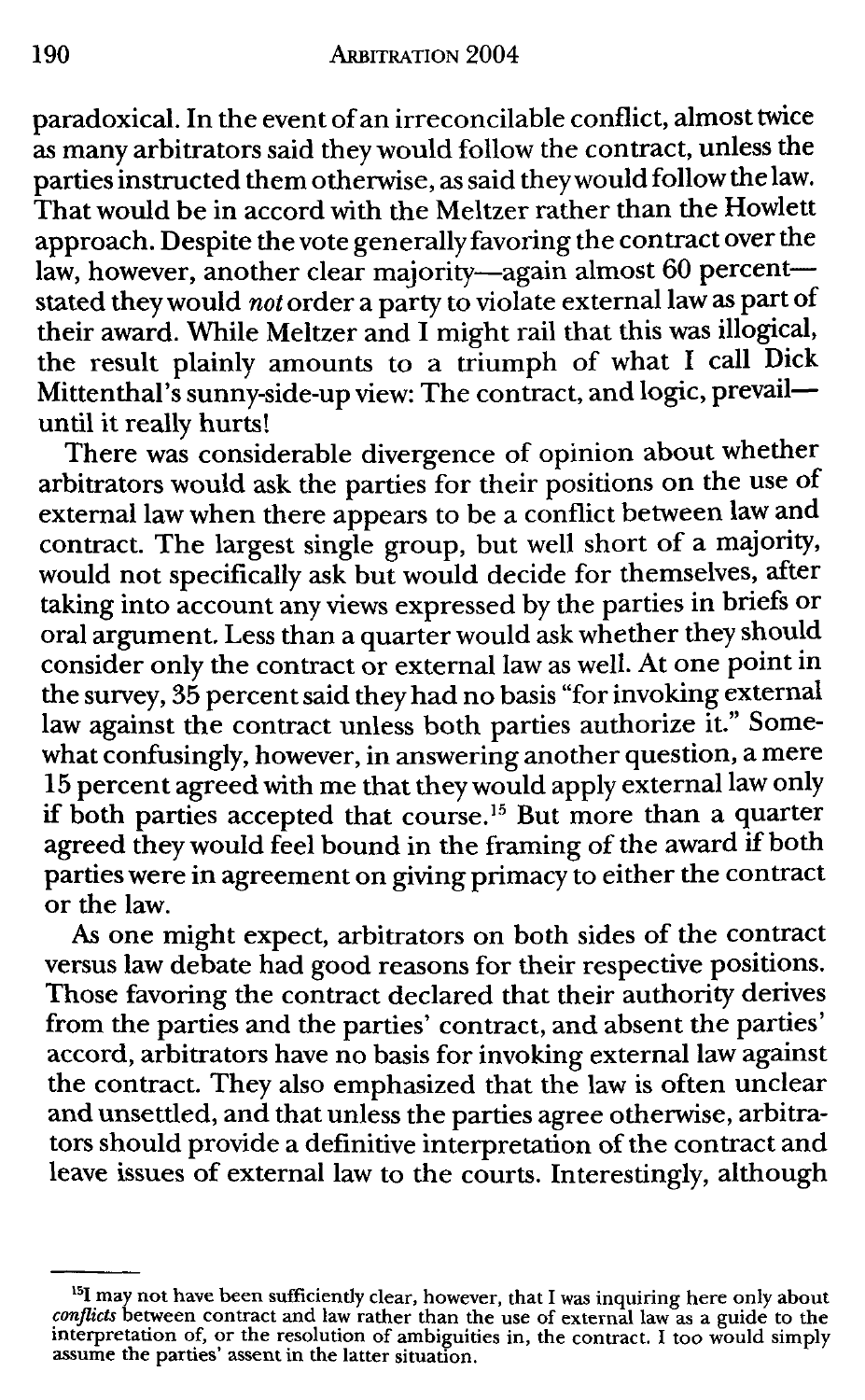more arbitrators had earlier stated they would follow the contract instead of the law if there was an irreconcilable conflict, the only reason for a position one way or the other that garnered the support of a majority of all respondents was that the parties should be presumed to want their contract to be interpreted consistent with external law. Other favored reasons for a pro-law approach were that the collective agreement almost invariably provides that an arbitral award should be "final and binding" and that it is counterproductive to order a party to take action in violation of external law.

In addition to answering my specific questions, respondents offered a variety of worthwhile observations. A number of arbitrators commented that external law is now an integral component of the arbitration process, and that it would be futile to resist this development. There was disagreement over whether this would adversely affect nonlawyer arbitrators. Some believed well-qualified nonlawyers would have no difficulty handling the sort of statutory issue that is typical in arbitration. Several others insisted that in any event "our province is contract, not law." Some examples of other provocative and often contrasting remarks are as follows:

- "Importing external law into arbitration has furthered its 'legalization,' mostly because lawyers often lose sight of the parties' relationship."
- "Clinging to the old ways will result in a perceived 'illegalization' of arbitration, to the general detriment of the institution."
- "I prefer to limit myself to contract interpretation but the courts are pushing more and more legal questions into arbitration."

A group of thoughtful and experienced professionals have demonstrated a wide range of attitudes on the perennial question oflawversus contract. Overall, most seem to say that they will follow the contract and not the law if a conflict is unavoidable. But a larger number of respondents support rationales that would favor the law. And when it comes to the ultimate test, namely, whether one should issue an award ordering action that seems contrary to external law, the majority say, with perhaps more practicality than logic, "No." Like Dick Mittenthal, they would permit, but not require, conduct in violation of law. Perhaps it simply appears more unseemly for arbitrators to get directly involved in unlawful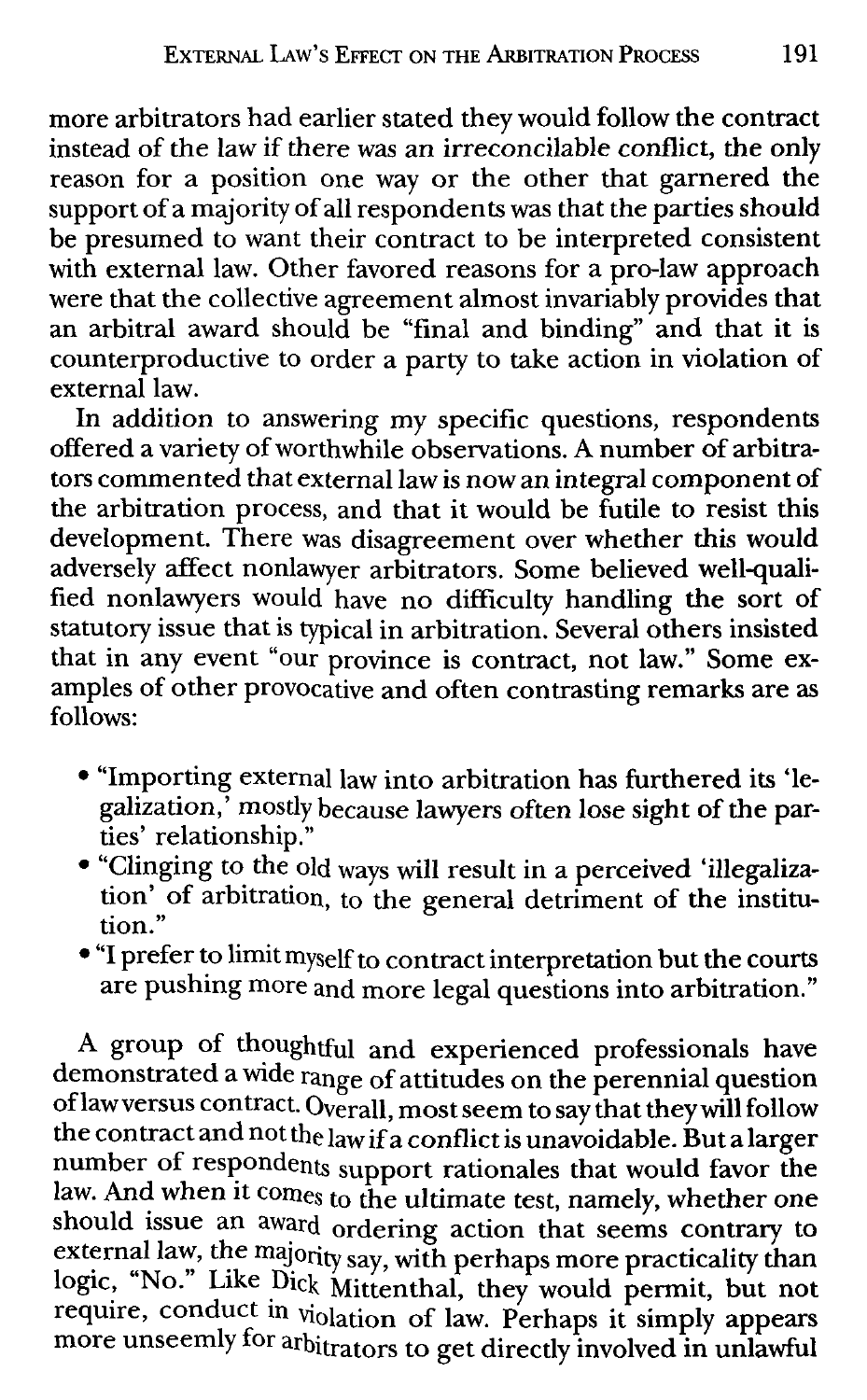**conduct than for them** merely to let such conduct **stand because the contract calls** for it.

I **shall now turn for** a few **words** about how **external law most forcefully** affects **the arbitration** process. That is **when the courts are asked to enforce an arbitration** agreement or **an arbitral award.**  In *AT&T Technologies v. Communications Workers*,<sup>16</sup> the U.S. Su**preme Court reaffirmed and refined four principles set forth in the famed 1960** *Steelworkers Trilogy17* concerning **the judicial enforcement** of **an executory** agreement to arbitrate:

- **Arbitration is** a matter of contract and a party **need not arbi**trate **unless it** has so agreed.
- **The court, not the** arbitrator, is to decide **whether** a **party has agreed** to arbitrate, unless the parties clearly **provide other**wise.
- The arbitrator, not the court, is to decide the **claim under the**  collective bargaining agreement, even if **the claim appears frivolous** to the court.
- If the contract contains an arbitration clause, **there is** a **presumption** of arbitrability. Arbitration should **not be denied unless the clause** cannot be interpreted as covering **the dispute. Doubts** are **resolved in** favor of coverage.

**Some parties, most** often employers, balk at the **application** of **these standards in certain extreme** cases. **That is an understandable human reaction but both logic and** policy are **on the side** of **the Court. A typical arbitration clause** covers *"all* **disputes arising under the** contract," with rare **exclusions, and** is **not limited** to **"meritorious" or "nonfrivolous" claims. And** as a **practical matter, even the arbitration** of **frivolous claims** may **serve a therapeutic function,** clearing the air **and letting the** parties get **on with their business.** 

<sup>&</sup>lt;sup>16</sup>475 U.S. 643 (1986).<br><sup>17</sup>Steelworkers v. American Mfg. Co., 363 U.S. 564 (1960); Steelworkers v. Warrior & Gulf Nav.<br>Co., 363 U.S. 574 (1960); Steelworkers v. Enterprise Wheel & Car Corp., 363 U.S. 593 (1960). The first two cases dealt with the enforcement of an agreement to arbitrate; *Enterprise* dealt with the enforcement of an arbitral award once issued. Generally, *Enterprise* held that a court should not review the merits of an award and should confine itself to such questions as whether there was any fraud or corruption, denial of due process, or exceeding of the arbitrator's commission.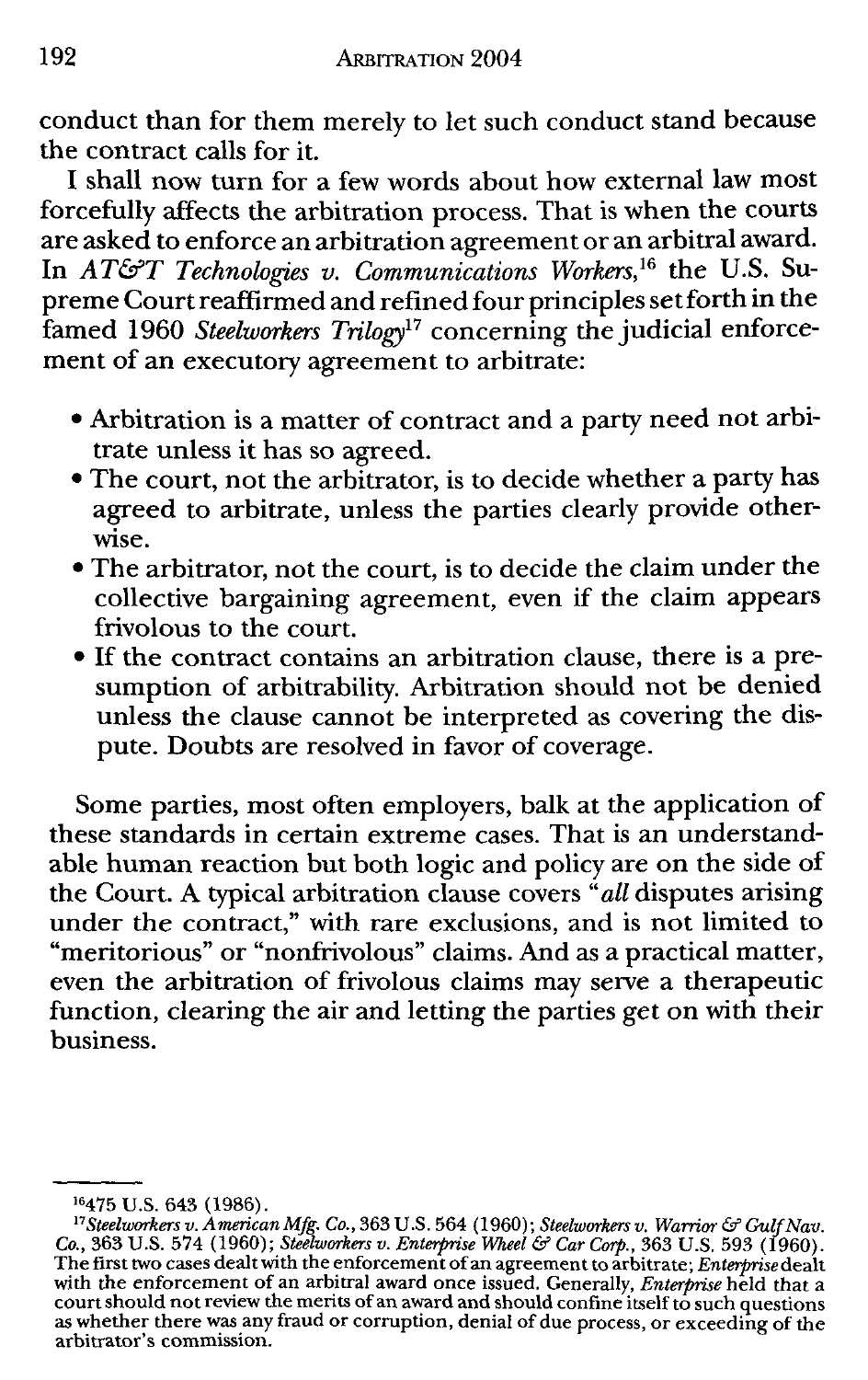Probably the most controversial issue of recent years has been the authority of a court to set aside an arbitration award on the grounds it violates "public policy." In *Paperworkerv. Misco, Inc.,* 18 the Fifth Circuit had refused to enforce an arbitrator's reinstatement of an employee whose job was operating a dangerous paper-cutting machine, and whose car had been found to contain marijuana while in the company parking lot. The Supreme Court reversed, declaring that "as long as the arbitrator is even arguably construing or applying the contract and acting within the scope of his authority, that a court is convinced he committed serious error does not suffice to overturn his decision. "19 The Court naturally recognized the general common law doctrine that a contract will not be enforced if it violates the law or public policy. But it cautioned that there must be '"some explicit public policy' that is 'well defined and dominant, and is to be ascertained by reference to the laws and legal precedents and not from general considerations of supposed public interests."<sup>20</sup>

Not all the lower courts seemed willing to accept this message. The Supreme Court had to reinforce the lesson in *Eastern Associated Coal Corp. v. United Mine Workers District 17.* 21 This time an arbitrator had ordered the reinstatement of a truck driver who had twice tested positive for marijuana. A three-months' suspension was substituted for the discharge, however, and the employee had to undergo drug treatment and testing and to accept "last chance" terms in his reinstatement. The employer argued that the award was contrary to public policy but the Court disagreed. It first emphasized that the award should be treated as the equivalent of an agreement by the parties on the meaning of "just cause." It then applied *Misco,* pointing out that the relevant federal statute and Department of Transportation regulations contained both antidrug and rehabilitation provisions for safety-sensitive positions and nothing that would specifically prohibit the grievant's reemployment. Justices Scalia and Thomas, concurring, would have gone even further. They would refuse to enforce an agreement or award only on the grounds it violated some positive law, and not any other "public policy. "22

<sup>&</sup>lt;sup>18</sup>484 U.S. 29 (1987).<br><sup>19</sup>*Id.* at 38. 2001 at 43, quoting from *W.R. Grace & Co. v. Rubber Workers*, <sup>461</sup> U.S. 757, 766 (1983). <sup>21</sup>*531* U.S. 57 (2000).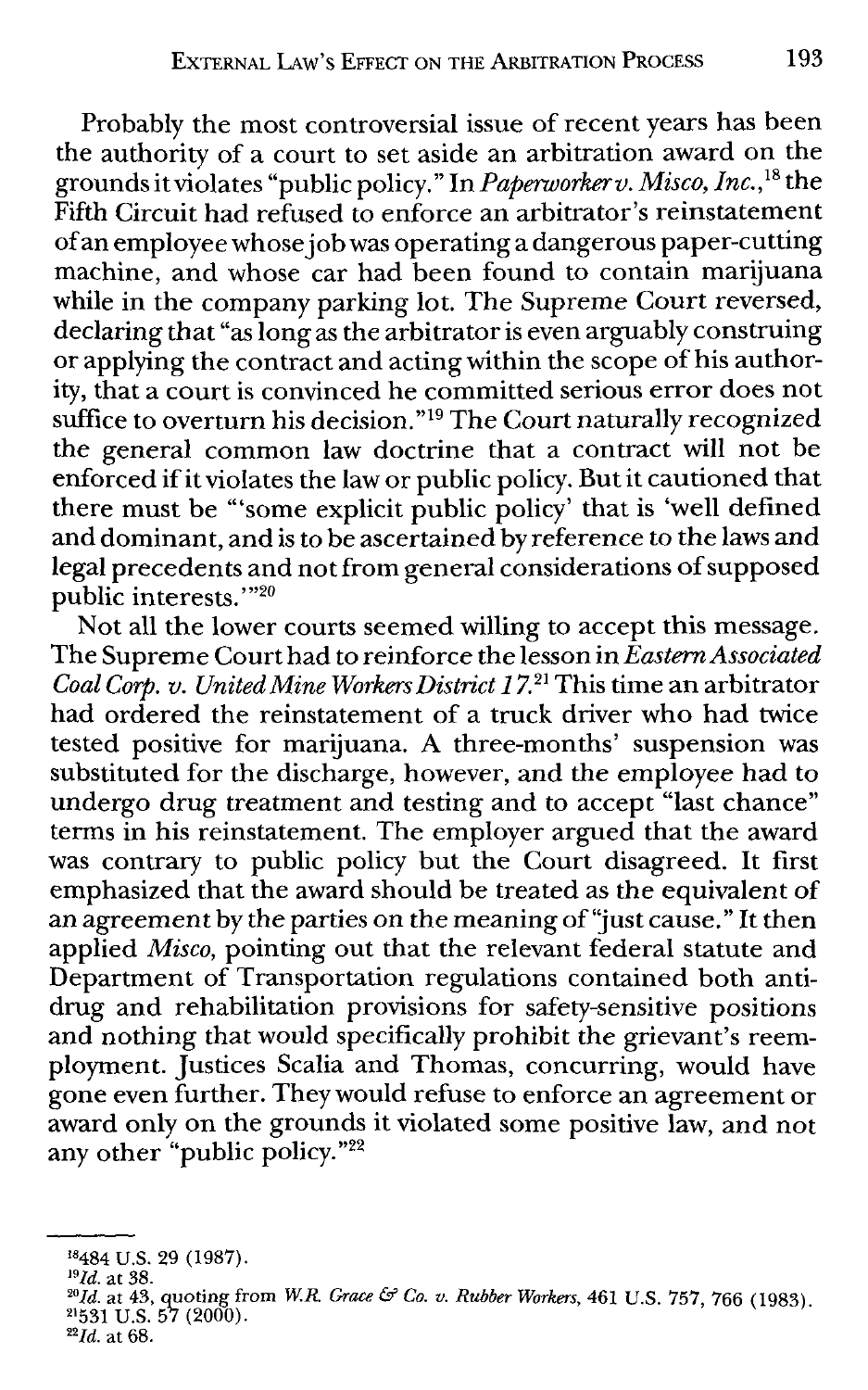One should think that with a unanimous Supreme Court sustaining the award in *Eastern Associated Coal,* and with two of the most conservative Justices its most ardent champions, the final stake would have been driven through the heart of nebulous public policy challenges to arbitration. But the objectors have shown remarkable resilience over the years, and there is still available the claim that an award does not "draw its essence" from the collective bargaining agreement or that the arbitrator has attempted to "dispense his own brand of industrial justice."<sup>23</sup>

Nonetheless, a review of courts of appeals' decisions over the past year is encouraging that the Supreme Court's words have finally got through to the lower courts. Thus, courts enforced arbitration of claims that an employer violated an agreement with a union concerning the parties' conduct during an organizing campaign,<sup>24</sup> that an employer had improperly made unilateral changes in job categories so it could fill vacancies without regard to contract procedures,<sup>25</sup> and that a truck driver had been discharged unjustly for urinating in public.<sup>26</sup> During the same period arbitral awards were sustained that reinstated a monitor at a natural gas facility who left his post for more than three hours to look for a missing and possibly injured son,<sup>27</sup> that conditionally reinstated an employee who forged customers' names to public assistance checks,<sup>28</sup> and that granted a union \$1.6 million in damages because an employer failed to pay union-scale wages to nonunion workers performing off-site sheet metal work in violation of a disincentive provision in a project labor agreement.<sup>29</sup> Courts have also been ready to uphold arbitrators' clarification of awards following their initial issuance.30

<sup>23</sup>*Enterprise Wheel,* 363 U.S. at 597-98. For a pessimistic view of the likelihood of keeping the courts' hands off labor arbitration awards, see Feller, *Presidential Address: Bye-Bye Trilogy, HelloArbitration!in* Arbitration 1993: Arbitration and the Changing World ofWork, Proceedings of the 46th Annual Meeting, National Academy of Arbitrators, ed. Gruenberg (BNA Books 1994) 1, 9-14.

<sup>24</sup>*SEIU v. St. Vincent's Medical Center,* 344 F.3d 977 (9th Cir. 2003). *See also SEIU v. NYU* 

<sup>&</sup>lt;sup>25</sup> PaperWorkers Local 5-857 v. Conoco, Inc., 320 F.3d 1123 (10th Cir. 2003).<br><sup>26</sup> Teamsters Local 767 v. Albertson's Distribution, Inc., 331 F.3d 485 (5th Cir. 2003).<br><sup>27</sup> MidAmerican Energy Co. v. IBEW Local 499, 345 F.

<sup>&</sup>lt;sup>28</sup>Shaw's Supermarkets, Inc. v. UFCW Local 791, 268 F. Supp. 2d 115 (D. R.I. 2003).<br><sup>29</sup>Eisenmann Corp. v. Sheet Metal Workers Local 24, 323 F.3d 375 (6th Cir. 2003).

*<sup>&#</sup>x27;°See, e.g., Sterling China Co. v. Glass* & *Pottery Workers Local 24,* 357 F.3d 546 (6th Cir. 2004); *Brown v. WITCO,* 340 F.3d 209 (5th Cir. 2003).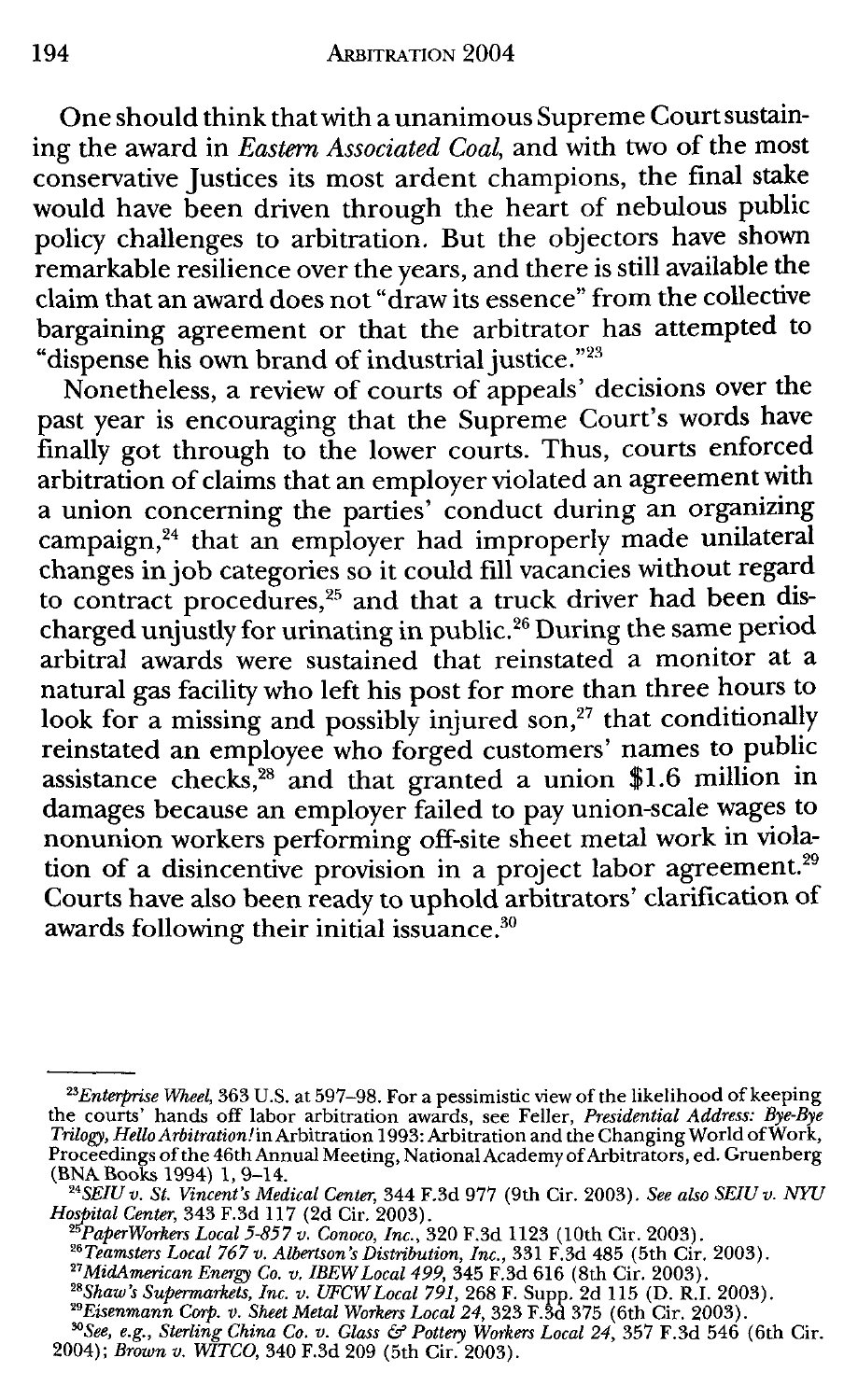Over the past several decades a heated debate has raged over socalled "mandatory arbitration." An employer makes it a condition of employment for individual employees that all workplace disputes must be taken to arbitration for final resolution rather than be made the subject of an employee's court suit. Or, more rarely, the employer seeks to apply the arbitration clause in a union contract to the same end. The purpose, of course, is to avoid the time, cost, and presumably more damaging remedies resulting from trial by judge or jury. One effect is to put even sensitive civil rights claims in the hands of arbitrators instead of the courts. Most scholars, at least at the outset, strongly condemned these arrangements. 31 The National Academy of Arbitrators also adopted a statement opposing the practice. $^{32}$ 

Nonetheless, in *Gilmerv. Interstate/Johnson Lane Corp.*,<sup>33</sup> the U.S. Supreme Court approved a mandatory arbitration agreement between an employer and an individual employee as a bar to a court suit by the employee, claiming age discrimination. The theoretical arguments against such an agreement are very powerful. Congress, or some other legislative body, has prohibited various types of employment discrimination and has prescribed certain procedures for the vindication of those statutory rights. The specified procedures, sometimes including the right to a jury trial, may be almost as important as the substantive rights themselves. No employer, acting either alone or in conjunction with a union, should be able to force an employee to waive the statutorily provided forum and procedures as the price of getting or keeping a job. Conditioning employment on the surrender of statutory entitlements would seem a blatant affront to public policy.

<sup>&</sup>lt;sup>91</sup> See, e.g., Grodin, Arbitration of Employment Discrimination Claims: Doctrine and Policy in the<br>Wake of Gilmer, 14 Hofstra Lab. L.J. 1 (1996); Stone, Mandatory Arbitration of Individual<br>Employment Rights: The Yellow Do Rev. 1182 (1997).

<sup>&</sup>lt;sup>32</sup>National Academy of Arbitrators, *Statement on Condition of Employment Agreements*, in<br>Arbitration 1997: The Next Fifty Years, Proceedings of the 50th Annual Meeting, National<br>Academy of Arbitrators, ed. Najita (BNA Bo

who lost arbitration under union contract could later sue for alleged racial discrimination). The Court has since held that an individual's agreement to arbitrate employment<br>disputes does not preclude the EEOC from seeking victim-specific relief in court,<br>including reinstatement, back pay, and damages. *EEOC*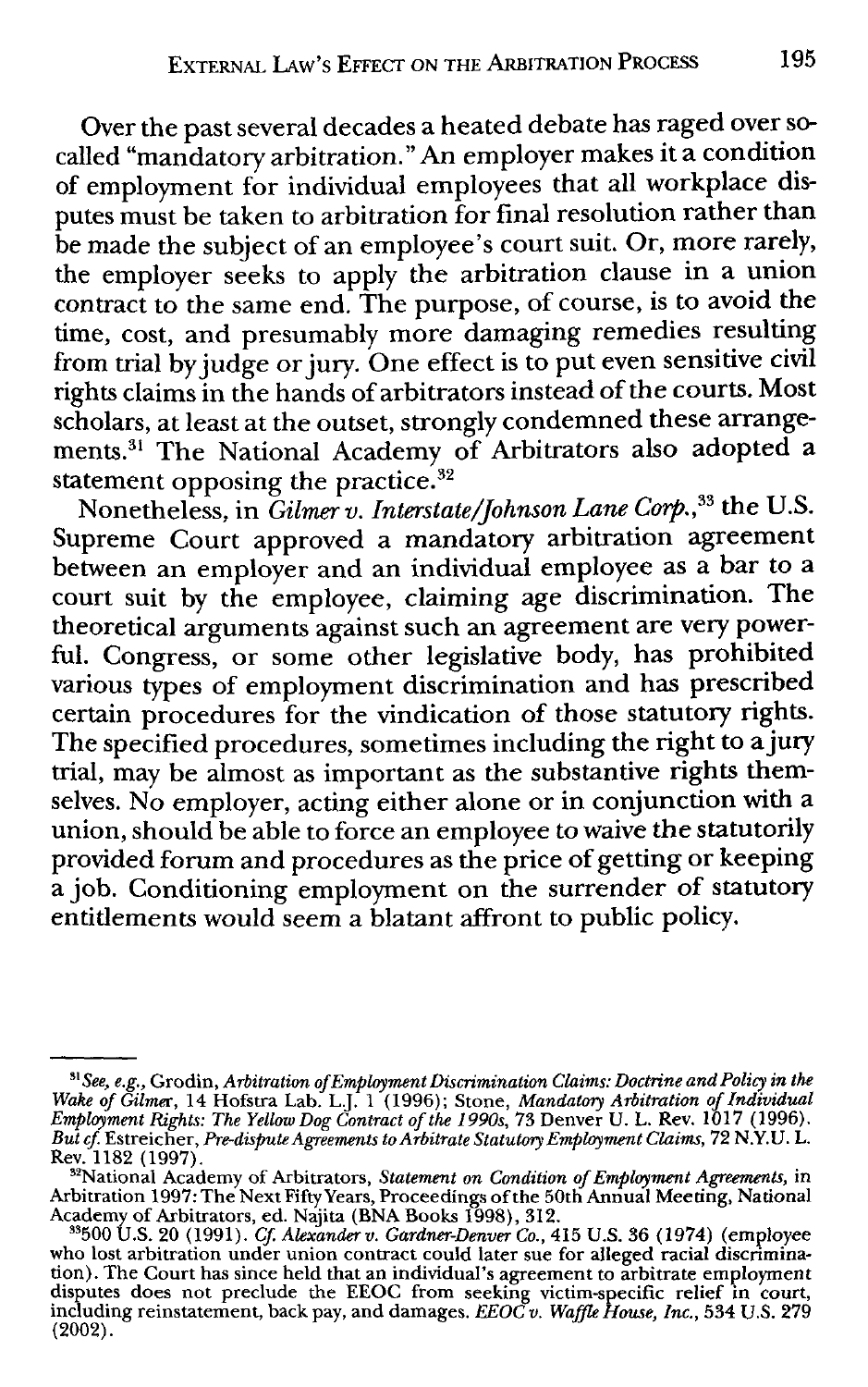Yet facts often trump theory. Highly pragmatic considerations indicate that the ordinary rank-and-file worker may be better off with the actuality of arbitration, even of the mandatory variety, than with the beguiling, but often illusory, possibility of a court suit. Experienced plaintiffs' attorneys have estimated that only about 5 percent of the individuals with an employment claim who seek help from the private bar are able to obtain counsel.<sup>34</sup> Of course, some of those who are rejected will not have meritorious claims. But others will be workers whose potential dollar recovery will simply not justify the investment of the time and money of an experienced lawyer in preparing a court action. For those individuals, the cheaper, simpler process of arbitration is the most feasible recourse. It will cost a lawyer far less time and effort to take a case to arbitration; at worst, claimants can represent themselves or be represented by laypersons in this much less formal and intimidating forum.

Several studies show that employees actually prevail more often in arbitration than in court. The American Arbitration Association in one study found a winning rate of 63 percent for arbitral claimants.<sup>35</sup> In a much-criticized system operated by the securities industry, employees still prevailed 55 percent of the time, according to the U.S. Genera1AccountingOffice.36Bycontrast, claimants' success rates in separate surveys of federal court and EEOC cases were only 14.9 percent and 16.8 percent, respectively. 37 Even if the latter figures are somewhat skewed because they may omit pretrial settlements, the relative attractiveness of arbitration for claimants cannot be denied.38 As might be expected, *successful* plaintiffs obtain larger awards from judges or juries. But claimants as a group recover more in arbitration. $^{39}$  All these statistics reflect the situation before the American Bar Association's Due Process Protocol<sup>40</sup>

<sup>34</sup>Maltby, *Private justice: Employment Arbitration and Civil Rights,* 30 Colum. Hum. Rts. L. Rev. 29, 58 (1998).

*<sup>&#</sup>x27;5 Id.* at 46.

<sup>&</sup>lt;sup>36</sup>Id. at 50.

 $37$ *Id.* at 49.

<sup>&</sup>lt;sup>38</sup>Cf. Green, *Debunking the Myth of Employer Advantage from Using Mandatory Arbitration for*<br>Discrimination Claims, 31 Rutgers L.J. 399, 418–62 (2000).<br><sup>39</sup>Maltby, *supra* note 34, at 54.

<sup>&</sup>lt;sup>40</sup>Task Force on Alternative Dispute Resolution in Employment, *A Due Process Protocol for*<br>*Mediation and Arbitration of Statutory Disputes Arising Out of the Employment Relationship*, Disp.<br>Resol. J., Oct.–Dec. 1995, at plaintiffs' attorneys from the ABA and the National Employment Lawyers Association, and representatives of the American Arbitration Association, the American Civil Liberties Union, the Federal Mediation and Conciliation Service, the National Academy of Arbitrators, and the Society of Professionals in Dispute Resolution.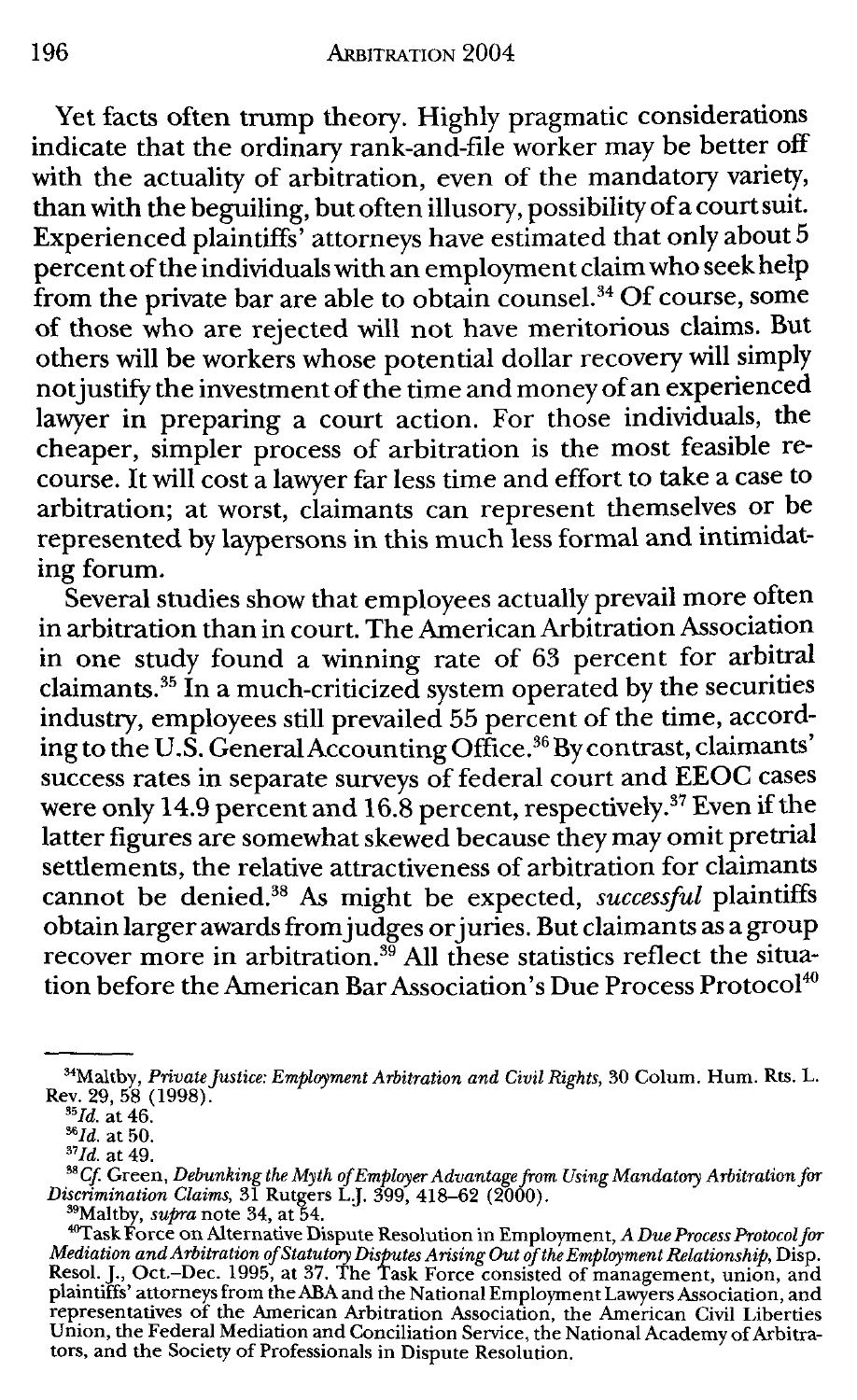was adopted, when many flawed systems were in existence. Arbitration procedures should be even more favorable for employees now. In short, for me the key is not the mandatory nature of the agreement but the accessibility and fairness of the arbitration system in actual operation.

As an arbitrator, I am quite satisfied with the current relationship between arbitration and external law. Arbitrators can ordinarily take public law into account in their treatment of collective agreements. The parties generally wish their contracts to be interpreted so as to preserve their validity. In the relatively rare instance of irreconcilable conflicts between contract and law, the parties have the right to determine which takes priority in the arbitral process. Being a hard-boiled purist in these matters, I would require both parties, expressly or impliedly, to authorize me to override the contract on the basis of law. Otherwise I would follow the contract, which I consider the sole source of the arbitrator's power in the private sector, even if that meant directing a party to take action I might consider unlawful. Other arbitrators will differ, especially on that last point. I find their sunny-side-up approach illogical, but maybe it is more practical. The courts, of course, will have the final say on what can be enforced.

I am happy to report that since *Misco* and *Eastern Associated Coal,* the lower federal courts seem to have fallen into line with the Supreme Court's teachings on the enforcement of both executory agreements to arbitrate and arbitral awards. A judge's personal notions of public policy, not closely related to statutes or decisional law, should not be the basis for refusing to enforce an otherwise valid award. Finally, the much-maligned mandatory arbitration agreement is apparently turning out to be a blessing in disguise for rank-and-file employees. They can get their cases heard and they generally do better in arbitration than they would in court. My hope is that employers will find that the employees' success rate is outweighed by the savings in time, litigation costs, and psychic wear and tear on everyone, which have long been the advantages of arbitration over court suits.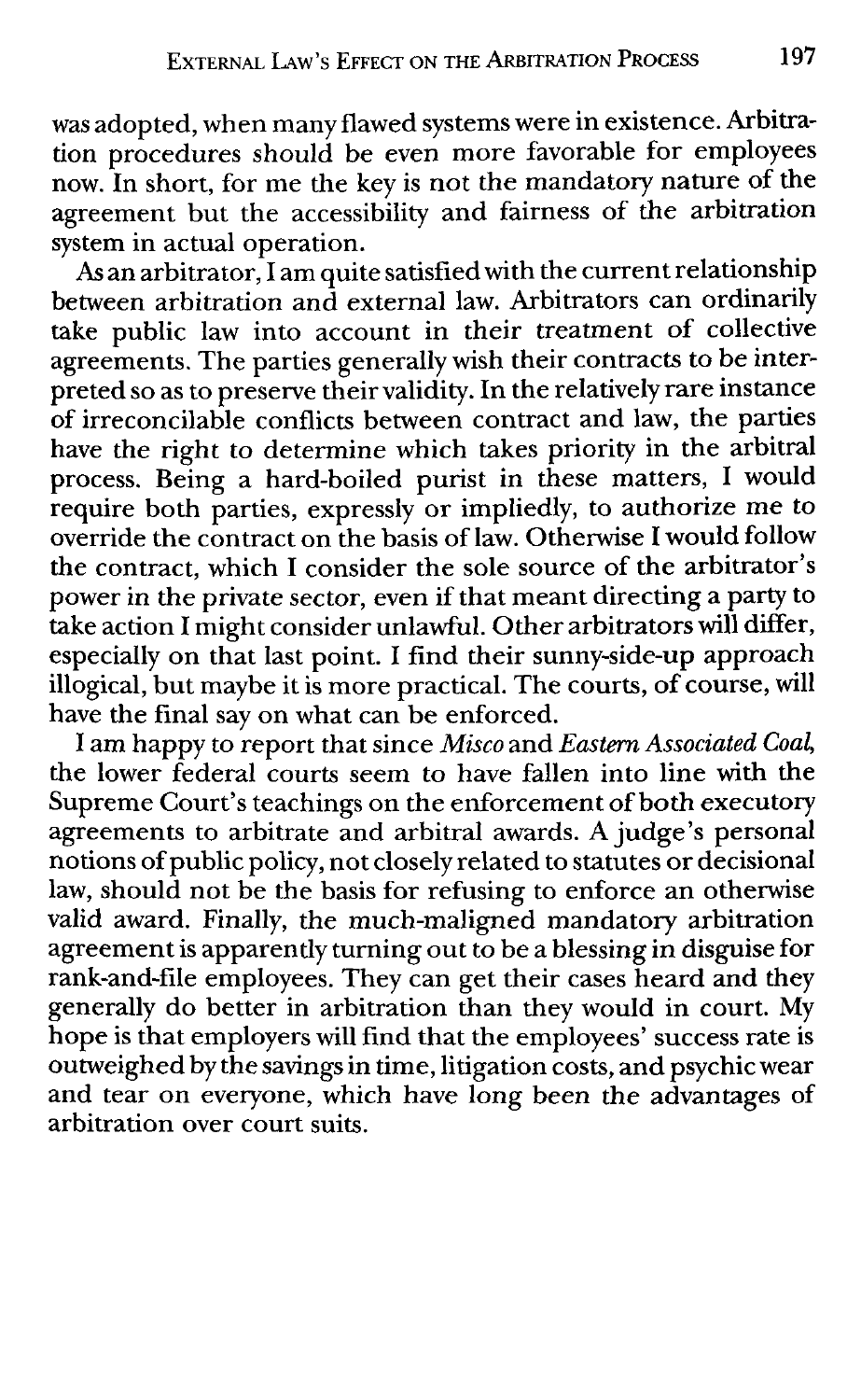#### APPENDIX A

# QUESTIONNAIRE ON EXTERNAL LAW

**1.** In **handling grievances, arbitrators often deal with issues** in **which contract rights may overlap statutory or other legal rights, e.g., anti-union discrimination, "status" discrimination (based on race, sex, age, disability, etc.).** In **such situations, what comes closest to reflecting your general approach (please assume all these cases involve private sector employment)?:** 

\_8\_1 rarely if ever cite external legal authorities, such as statutes, court decisions, etc., even if the parties have cited them.

 $\underline{26}$  I would cite external legal authorities if but only if a party interjected them into the dispute.

 $\overline{16}$  I cite external law when it seems especially pertinent or persuasive on a particular point, even if the parties haven't cited legal authorities.

\_\_ Other (please explain). Individual arbitrators said they would cite external law "if it was controlling"; if the parties had "alluded to the law," even without citing specific authorities; if "discrimination" was the issue or the contract plainly incorporated the law.

### **Optional-My reasons for such treatment of external law** in **arbitration decisions are:**

Arbitrators opposed to citing external law declared that "labor arbitration is the creation of the parties"; the parties' intent should prevail; any use of external is "up to the parties"; the arbitrator "has no authority outside the contract"; and the job is "to apply the CBA, not to provide a comprehensive legal analysis." Several arbitrators who rely on external law stressed that "the parties want finality, consistency, and legal enforceability," with one adding that it's basic to contract law to void illegal bargains. Two arbitrators would answer a *losing* party who raised legal arguments. A couple of arbitrators mentioned the importance of writing an opinion that would "withstand judicial scrutiny." Another would advise counsel in the corridor that the award "would not be in conflict with the law." A Canadian pointed out that use of external law is mandated by the courts in Canada.

**2. Arbitrators may encounter cases where there seems a conflict between a statute or other external law and the provisions of the parties' collective bargaining agreement. This of course presents the classic Howlett-Meltzer-Mittenthal debate of the late '60s (NAA**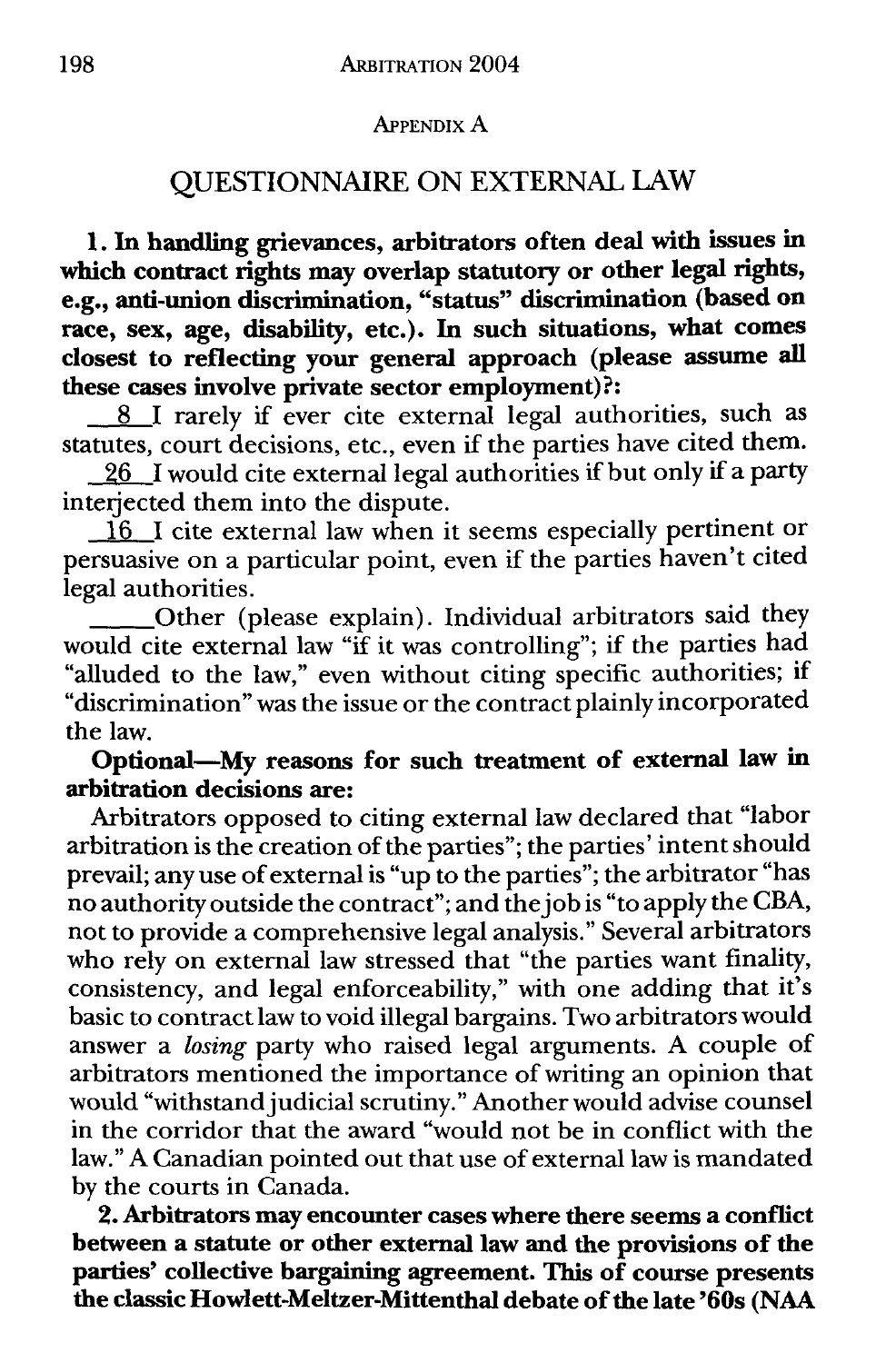**Proceedings, vols. 20 & 21). What is your general approach (check all that apply)?:** 

 $\frac{12}{1}$  ask the parties whether they wish me to consider only the contract, or external law as well.

 $\boxed{14}$  I consider myself bound as to the AWARD if both parties agree on one course or the other.

\_4\_But I may express my own views in the **OPINION** if I disagree with the parties-or even recuse myself if I feel strongly.

 $17$  If the parties disagree on whether I should apply external law, I decide for myself what course to follow.

8<sup>1</sup> I apply external law only if both parties agree on that course.

 $\frac{22}{1}$  do not specifically ask for the parties' views on the question of external law but decide for myself what course to follow, taking into account any position the parties may have expressed in briefs or oral argument.

130 I seldom feel required to deal with the issue of contract versus law because I believe the vast majority of contracts should and can be interpreted as consistent with the law.

21 In the event of an IRRECONCILABLE conflict between the contract and the law, I would follow the contract unless the parties instructed me otherwise.

\_fill\_Although I would generally follow the contract in the preceding situation, I would NOT order a party to violate external law as part of my Award.

12 In the event of an IRRECONCILABLE conflict between the contract and the law, I would follow the law.

\_\_ Other positions (please explain). At least half a dozen arbitrators commented that they had never encountered a situation where they felt there was an "irreconcilable" conflict between the contract and the law. Two stated their position would depend on just how clear the law was. One arbitrator would tell the parties, if there was a perceived conflict, that he would make every effort to reconcile and apply both contract and law.

**My reasons for the above positions are (check all that apply):** 

18 My only authority derives from the parties and their contract and I have no basis for invoking external law against the contract unless both parties authorize it.

14 The courts are the proper forum to resolve conflicts between the contract and external law; my expertise relates primarily to contract interpretation, not external law.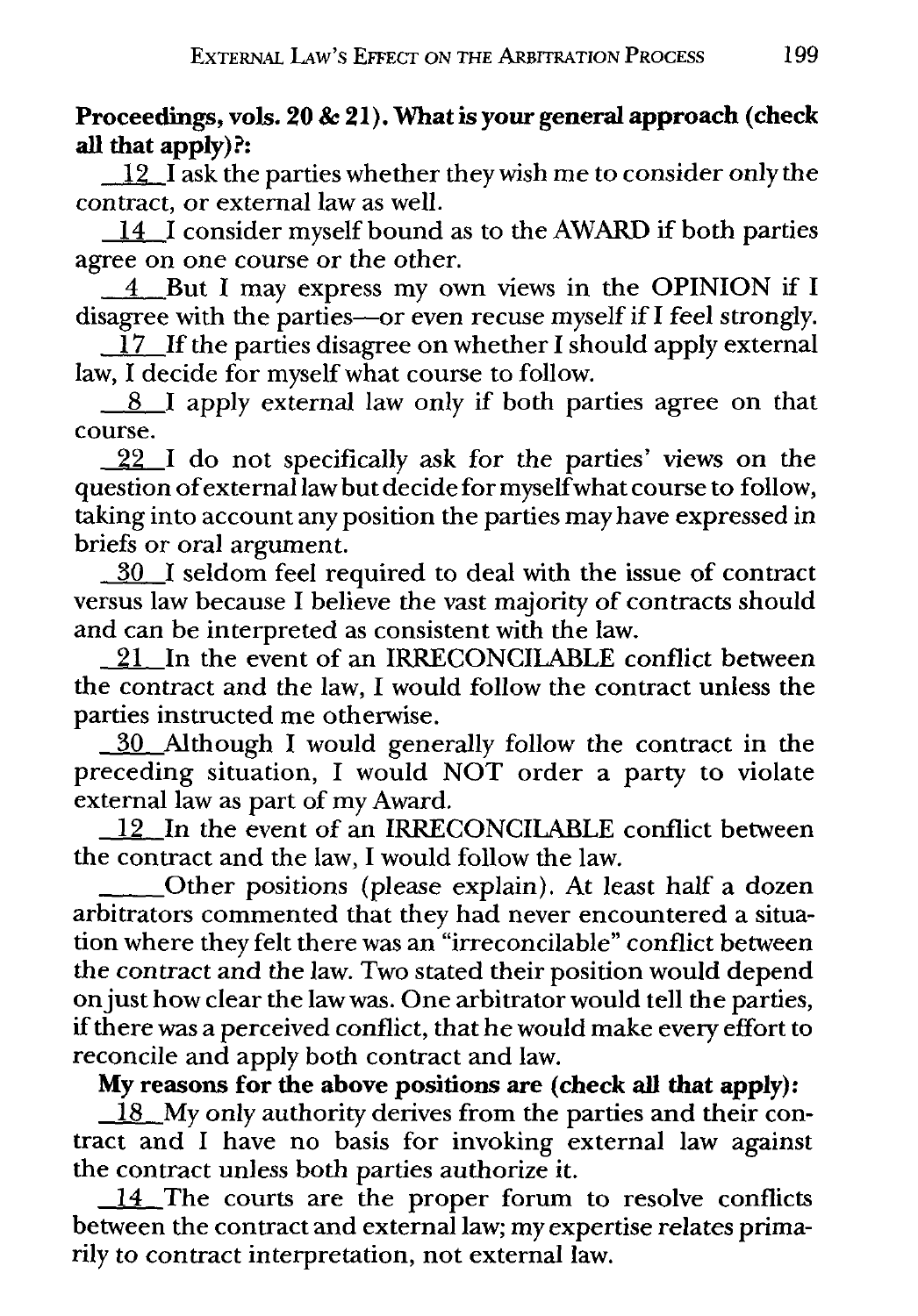17 The law is often unclear or unsettled; unless the parties agree otherwise, they are entitled to the arbitrator's definitive interpretation of the contract standing alone before they decide on whether to sue over issues of external law.

30 The parties should be presumed to want their collective bargaining agreement, like other contracts, to be interpreted and applied consistent with external law.

20 The collective bargaining agreement almost invariably provides that the arbitrator's award is to be "final and binding"; it will not be such if the arbitrator's decision flies in the face of external law.

 $\frac{17}{2}$ . The public policy that places arbitration in such a preferred position is based to a large extent on the desire for **an** early, nonlitigated resolution of disputes; that policy is flouted if arbitrators decide cases contrary to law.

22 It is futile, counterproductive, and an open invitation to further litigation for an arbitrator to order a party to take action that is a violation of external law.

\_\_ Other (please explain). One arbitrator cited his decision in *Duraloy,* 100 LA 1166, 1172 ( 1993), which reasoned that absent the parties' authorization, or the incorporation of law into the contract, an arbitrator's reliance on external law would be improper because it would constitute adding to, or subtracting from, the contract. (What might the Howlett group, which follows the law, say it is doing?) Others emphasized that the integrity of the arbitral process presupposes obedience to law; a decision contrary to law frustrates the process by being unenforceable; and an illegal award does not constitute an appropriate remedy. A Canadian noted that the Supreme Court of Canada requires arbitrators to apply and enforce all relevant statutory law.

**3. Please add any general comments you may have about the whole topic of the effect of external law on labor arbitration. Is it, for example, another factor furthering an unhealthy, excessive "legalization" of the arbitral process? Has it or has it not reduced the acceptability of highly qualified arbitrators who don't hold law degrees--or deterred nonlawyers from entering the field? What about such heretofore supposed prized attributes of arbitration as speed, cheapness, and relative informality? Etc., etc., etc.** 

A number of arbitrators declared that external law is now an integral component of the arbitration process, that statutory issues must often be addressed, and that it would be futile to resist this development. Law is said to be "a seamless part of the practice."